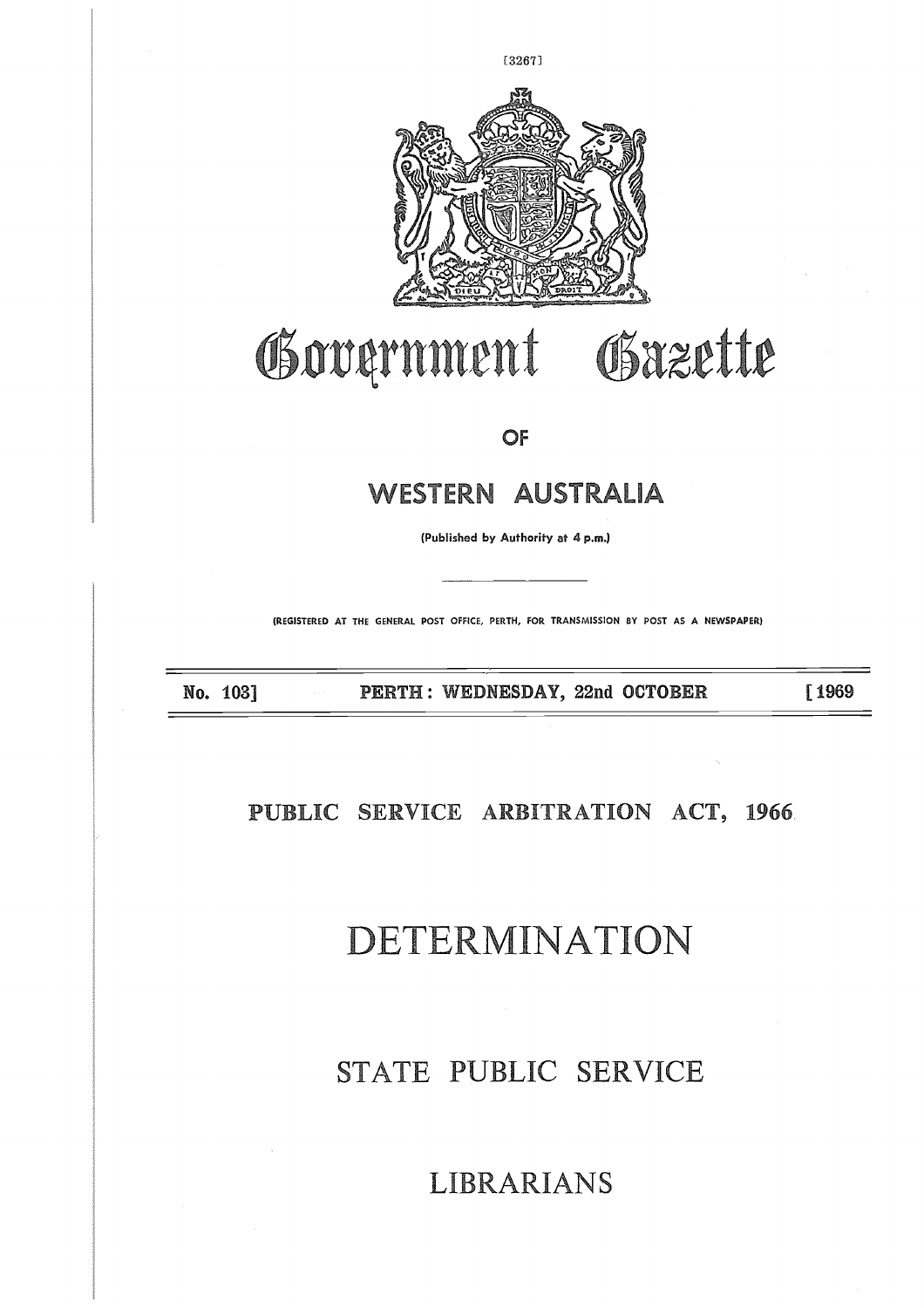#### **PUBLIC SERVICE ARBITRATION ACT, 1966**

#### **STATE** PUBLIC SERVICE

#### Determination-Librarians

PURSUANT to Section 12 of the Public Service Arbitration Act, 1966, I, Ralph Herbert Doig, Public Service Commissioner, hereby determine the salaries or salary ranges appropriate to offices covered by the Public Service Professional Division (Librarians) Salaries Agreement, No. 71 of 1969, as at 22nd September, 1969, in terms of the salaries or salary ranges laid down in Clauses 5 and 6 of that Agreement. PURSUANT to Section<br>
Herbert Doig, Public Se<br>
ranges appropriate to (<br>
(Librarians) Salaries Agr<br>
of the salaries or salary<br>
For convenience the<br>
the following levels :—<br>
Level 1 : Library

| STATE PUBLIC SERVICE                                                                                                                                                                                                                                                                                                                                                                                                  |              |               |          |                 |  |  |  |  |  |  |
|-----------------------------------------------------------------------------------------------------------------------------------------------------------------------------------------------------------------------------------------------------------------------------------------------------------------------------------------------------------------------------------------------------------------------|--------------|---------------|----------|-----------------|--|--|--|--|--|--|
| Determination—Librarians                                                                                                                                                                                                                                                                                                                                                                                              |              |               |          |                 |  |  |  |  |  |  |
| RSUANT to Section 12 of the Public Service Arbitration Act, 1966, I, Ralph<br>bert Doig, Public Service Commissioner, hereby determine the salaries or salary<br>ges appropriate to offices covered by the Public Service Professional Division<br>prarians) Salaries Agreement, No. 71 of 1969, as at 22nd September, 1969, in terms<br>he salaries or salary ranges laid down in Clauses 5 and 6 of that Agreement. |              |               |          |                 |  |  |  |  |  |  |
| For convenience the salaries or salary ranges allocated have been indicated by<br>following levels :—                                                                                                                                                                                                                                                                                                                 |              |               |          |                 |  |  |  |  |  |  |
|                                                                                                                                                                                                                                                                                                                                                                                                                       |              |               |          | Per Annum<br>\$ |  |  |  |  |  |  |
| Level 1: Library Assistant                                                                                                                                                                                                                                                                                                                                                                                            | First Year   |               |          | 2,357           |  |  |  |  |  |  |
| $\sim$ $\sim$ $\sim$<br>$\cdots$                                                                                                                                                                                                                                                                                                                                                                                      | Second Year  | $\cdots$      |          | 2,522           |  |  |  |  |  |  |
|                                                                                                                                                                                                                                                                                                                                                                                                                       | Third Year   | $\ldots$      | $\cdots$ | 2,630           |  |  |  |  |  |  |
|                                                                                                                                                                                                                                                                                                                                                                                                                       | Fourth Year  | $\cdots$      | $\cdots$ | 2,740           |  |  |  |  |  |  |
|                                                                                                                                                                                                                                                                                                                                                                                                                       | Fifth Year   | $\cdots$      | $\cdots$ | 2,870           |  |  |  |  |  |  |
|                                                                                                                                                                                                                                                                                                                                                                                                                       | Sixth Year   | $\cdots$      | $\cdots$ | 3,000           |  |  |  |  |  |  |
|                                                                                                                                                                                                                                                                                                                                                                                                                       |              | $\cdots$      | $\ldots$ |                 |  |  |  |  |  |  |
| Level 2: Assistant Librarian, Grade 2                                                                                                                                                                                                                                                                                                                                                                                 | First Year   |               | $\cdots$ | 3,320           |  |  |  |  |  |  |
|                                                                                                                                                                                                                                                                                                                                                                                                                       | Second Year  | .<br>$\ldots$ |          | 3,440           |  |  |  |  |  |  |
|                                                                                                                                                                                                                                                                                                                                                                                                                       | Third Year   | $\ldots$      | .        | 3,560           |  |  |  |  |  |  |
|                                                                                                                                                                                                                                                                                                                                                                                                                       | Fourth Year  |               | .        | 3,680           |  |  |  |  |  |  |
|                                                                                                                                                                                                                                                                                                                                                                                                                       |              | $\cdots$      |          |                 |  |  |  |  |  |  |
| Level 3: Assistant Librarian, Grade 1                                                                                                                                                                                                                                                                                                                                                                                 | First Year   | .             | .        | 3,810           |  |  |  |  |  |  |
|                                                                                                                                                                                                                                                                                                                                                                                                                       | Second Year  | $\ldots$      | $\ldots$ | 3,940           |  |  |  |  |  |  |
|                                                                                                                                                                                                                                                                                                                                                                                                                       | Third Year   | .             | .        | 4,080           |  |  |  |  |  |  |
|                                                                                                                                                                                                                                                                                                                                                                                                                       | Fourth Year  | $\cdots$      | $\ldots$ | 4,220           |  |  |  |  |  |  |
|                                                                                                                                                                                                                                                                                                                                                                                                                       |              |               |          |                 |  |  |  |  |  |  |
| Level $4:$ Librarian, Grade $3$                                                                                                                                                                                                                                                                                                                                                                                       | First Year   | .             | .        | 3,810           |  |  |  |  |  |  |
|                                                                                                                                                                                                                                                                                                                                                                                                                       | Second Year  | .             | $\ldots$ | 3,940           |  |  |  |  |  |  |
|                                                                                                                                                                                                                                                                                                                                                                                                                       | Third Year   | $\cdots$      | $\ldots$ | 4,080           |  |  |  |  |  |  |
|                                                                                                                                                                                                                                                                                                                                                                                                                       | Fourth Year  | $\cdots$      | $\ldots$ | 4,220           |  |  |  |  |  |  |
|                                                                                                                                                                                                                                                                                                                                                                                                                       | Fifth Year   | $\cdots$      | .        | 4,360           |  |  |  |  |  |  |
|                                                                                                                                                                                                                                                                                                                                                                                                                       | Sixth Year   | $\cdots$      | .        | 4,500           |  |  |  |  |  |  |
|                                                                                                                                                                                                                                                                                                                                                                                                                       |              |               |          |                 |  |  |  |  |  |  |
| Level 5: Librarian, Grade 2<br>$\cdots$                                                                                                                                                                                                                                                                                                                                                                               | First Year   | .             | .        | 3,810           |  |  |  |  |  |  |
|                                                                                                                                                                                                                                                                                                                                                                                                                       | Second Year  | .             | .        | 3,940           |  |  |  |  |  |  |
|                                                                                                                                                                                                                                                                                                                                                                                                                       | Third Year   | .             | .        | 4,080           |  |  |  |  |  |  |
|                                                                                                                                                                                                                                                                                                                                                                                                                       | Fourth Year  | .             | .        | 4,220           |  |  |  |  |  |  |
|                                                                                                                                                                                                                                                                                                                                                                                                                       | Fifth Year   | .             | .        | 4,360           |  |  |  |  |  |  |
|                                                                                                                                                                                                                                                                                                                                                                                                                       | Sixth Year   | .             | .        | 4,640           |  |  |  |  |  |  |
|                                                                                                                                                                                                                                                                                                                                                                                                                       | Seventh Year | .             | .        | 4,780           |  |  |  |  |  |  |
|                                                                                                                                                                                                                                                                                                                                                                                                                       |              |               |          |                 |  |  |  |  |  |  |
| Level 6: Librarian, Grade 1<br>$\cdots$                                                                                                                                                                                                                                                                                                                                                                               | First Year   | .             | .        | 4,080           |  |  |  |  |  |  |
|                                                                                                                                                                                                                                                                                                                                                                                                                       | Second Year  | .             | .        | 4,220           |  |  |  |  |  |  |
|                                                                                                                                                                                                                                                                                                                                                                                                                       | Third Year   | .             | .        | 4,360           |  |  |  |  |  |  |
|                                                                                                                                                                                                                                                                                                                                                                                                                       | Fourth Year  | .             | .        | 4,640           |  |  |  |  |  |  |
|                                                                                                                                                                                                                                                                                                                                                                                                                       | Fifth Year   | .             | .        | 4,780           |  |  |  |  |  |  |
|                                                                                                                                                                                                                                                                                                                                                                                                                       | Sixth Year   | .             | .        | 4,920           |  |  |  |  |  |  |
|                                                                                                                                                                                                                                                                                                                                                                                                                       | Seventh Year | $\cdots$      | .        | 5,200           |  |  |  |  |  |  |
|                                                                                                                                                                                                                                                                                                                                                                                                                       | Eighth Year  | .             | .        | 5,340           |  |  |  |  |  |  |
|                                                                                                                                                                                                                                                                                                                                                                                                                       | Ninth Year   | .             | .        | 5,480           |  |  |  |  |  |  |
|                                                                                                                                                                                                                                                                                                                                                                                                                       |              |               |          |                 |  |  |  |  |  |  |
|                                                                                                                                                                                                                                                                                                                                                                                                                       |              |               |          |                 |  |  |  |  |  |  |
|                                                                                                                                                                                                                                                                                                                                                                                                                       | R. H. DOIG,  |               |          |                 |  |  |  |  |  |  |
|                                                                                                                                                                                                                                                                                                                                                                                                                       |              |               |          |                 |  |  |  |  |  |  |

 $\bar{z}$ 

Public Service Commissioner.